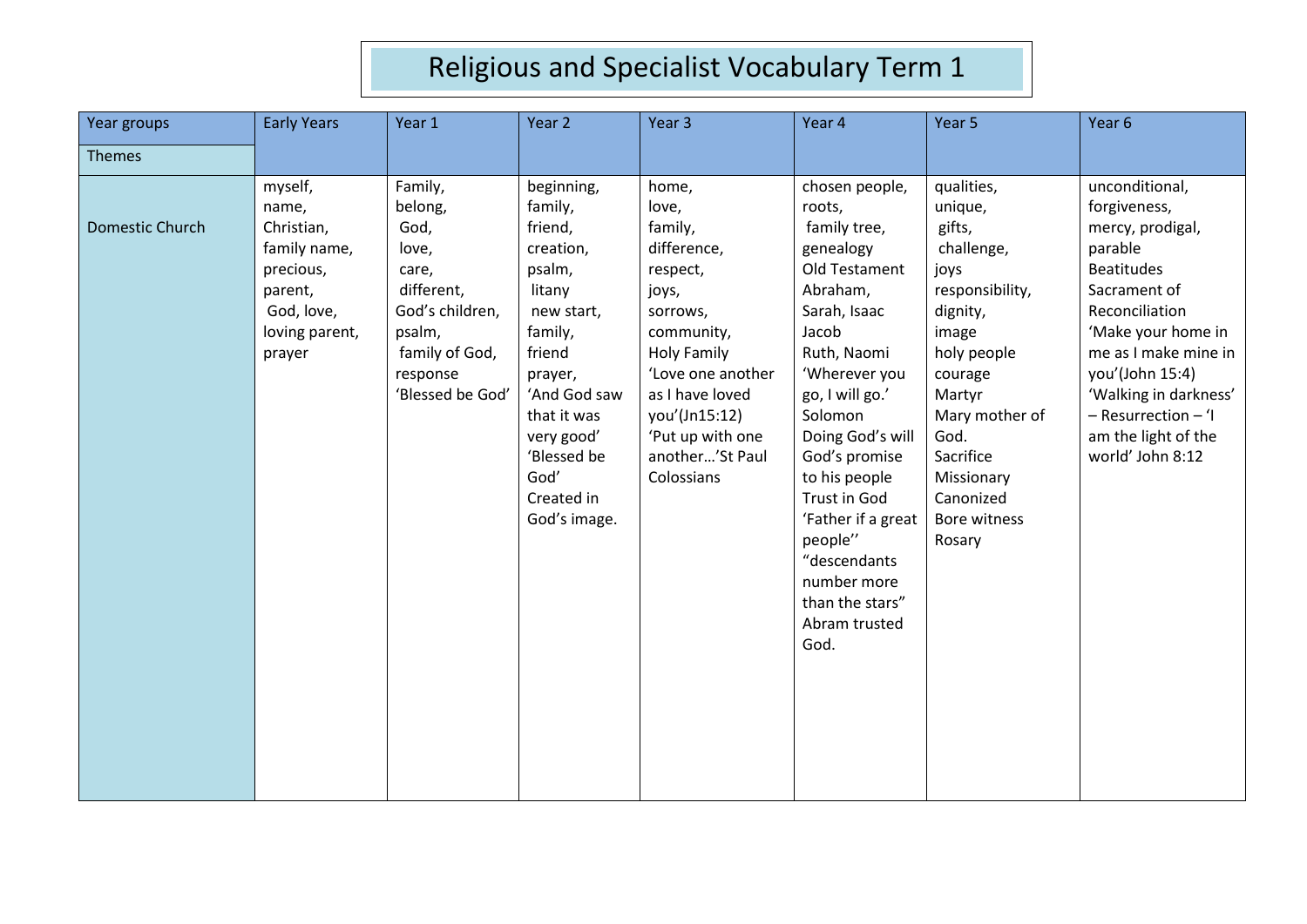| Baptism/Confirmation | <b>Nursery</b>    | sign of the        | Easter candle,   | Sacrament          | chosen,         | Sacrament of            | commitment,         |
|----------------------|-------------------|--------------------|------------------|--------------------|-----------------|-------------------------|---------------------|
| Marriage/Holy Orders | welcome,          | cross, belong,     | font,            | Rite of Baptism,   | response,       | marriage                | dedicated,          |
|                      | welcomed,         | friends,           | oil of chrism,   | Godparents,        | Sacrament of    | Vocation                | vocation,           |
|                      | Baptism,          | invitation, reply, | Good News,       | baptismal          | Confirmation,   | community of life       | Sacrament of        |
|                      | baptise,          | accept,            | sign,            | promises, lighted  | oil of chrism,  | and love                | Ordination          |
|                      | water,            | welcome,           | symbols          | candle,            | mitre,          | service,                | anointing,          |
|                      | candle,           | Baptism, God-      | 'I baptise you   | Our Father,        | crozier,        | responsibility,         | religious life,     |
|                      | "In the name of   | parents, sign      | in the name of   | litany of saints   | sponsor,        | fidelity                | service,            |
|                      |                   | Sacrament,         | the Father'      | actions,           | catechist,      | commitment              | celibacy,           |
|                      | <b>Reception:</b> | Oil, water, white  | 'Receive the     | symbols,           | bishop,         | mission                 | poverty             |
|                      | priest,           | garment, candle    | Light of Christ' | commitment,        | Holy Spirit,    | promises                | chastity            |
|                      | white garment,    |                    | white            | faith,             | witness,        | blessing of rings       | obedience           |
|                      | godparents,       |                    | garment,         | welcome,           | Holy Trinity,   | calling                 | vows                |
|                      | font              |                    | anointing        | Church,            | enkindle,       | consecrate - make       | called              |
|                      | Sign of the cross |                    | oil,             | ceremonies,        | called          | holy                    | Baptism             |
|                      |                   |                    | water,           | anointing with oil | Samuel,         | Matrimony               | Bishop              |
|                      |                   |                    | Our Father       | of Catechumens,    | David           | <b>Rite of Marriage</b> | Oil of Chrism       |
|                      |                   |                    | promises         | Chrism             | Apostles        | Song of Songs           | Stole               |
|                      |                   |                    | <b>Blessing</b>  | 'What do you ask   | 'Come Holy      | 'Nothing can come       | Chalice,            |
|                      |                   |                    | Scripture        | of God's church    | Spirit fill the | between us and          | paten               |
|                      |                   |                    | reading          | for?'              | hearts'         | the love of Christ'     | Litany of saints    |
|                      |                   |                    |                  | <b>Blessing of</b> | Liturgy of the  | Romans 8:31             | Vestments,          |
|                      |                   |                    |                  | baptismal water    | Word            | 'Are you ready          | chasuble            |
|                      |                   |                    |                  |                    | Old Testament,  | freely'                 | John Henry Newman   |
|                      |                   |                    |                  |                    | New testament,  | 'Are you ready to       | 'God has created    |
|                      |                   |                    |                  |                    | Gospel          | love'                   | me.'                |
|                      |                   |                    |                  |                    | Psalm           | 'Are you ready to       | 'makes holy and set |
|                      |                   |                    |                  |                    | Christ-like     | accept'                 | apart'              |
|                      |                   |                    |                  |                    | Gifts of the    | Consent                 | 'priestly people'   |
|                      |                   |                    |                  |                    | Spirit          | Exchange of vows        | <b>Holy Orders</b>  |
|                      |                   |                    |                  |                    | Laying on of    | 'Take this ring'        | 'You did not choose |
|                      |                   |                    |                  |                    | hands           | <b>Nuptial Blessing</b> | me, I chose you'    |
|                      |                   |                    |                  |                    | Presentation of |                         | Presentation of the |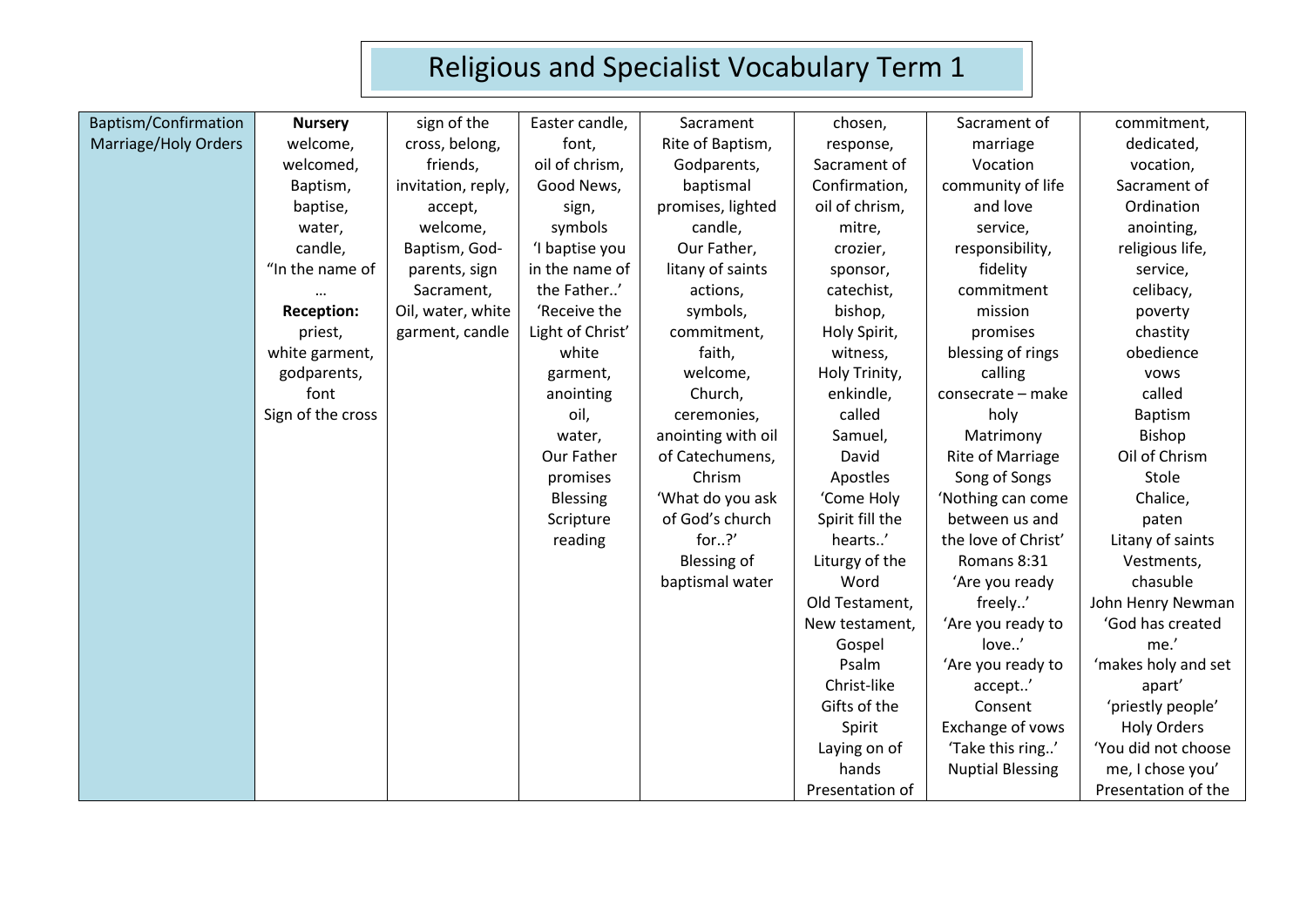|  |  | the candidate    | candidates         |
|--|--|------------------|--------------------|
|  |  | Renewal of       | Examination of the |
|  |  | Baptismal        | Candidates         |
|  |  | promises         | Promise of         |
|  |  | Anointing with   | Obedience          |
|  |  | Chrism           | Laying on of hands |
|  |  | 'Be sealed with  | Investiture        |
|  |  | the gifts of the | Anointing          |
|  |  | Holy Spirit'     | Kiss of peace      |
|  |  | 'soldier of      |                    |
|  |  | Christ'          |                    |
|  |  |                  |                    |
|  |  |                  |                    |
|  |  |                  |                    |
|  |  |                  |                    |
|  |  |                  |                    |
|  |  |                  |                    |
|  |  |                  |                    |
|  |  |                  |                    |
|  |  |                  |                    |
|  |  |                  |                    |
|  |  |                  |                    |
|  |  |                  |                    |
|  |  |                  |                    |
|  |  |                  |                    |
|  |  |                  |                    |
|  |  |                  |                    |
|  |  |                  |                    |
|  |  |                  |                    |
|  |  |                  |                    |
|  |  |                  |                    |
|  |  |                  |                    |
|  |  |                  |                    |
|  |  |                  |                    |